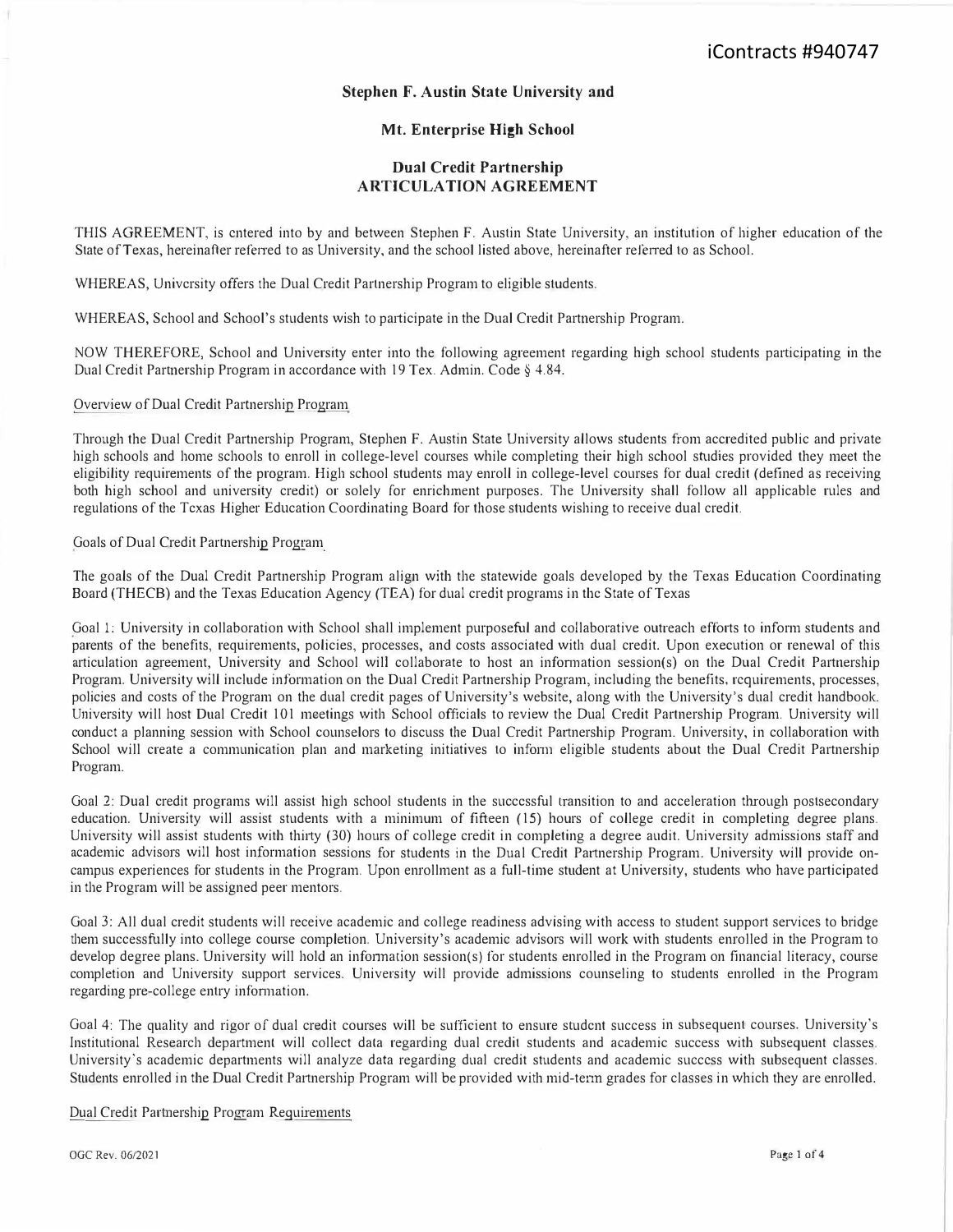- I. Eligible Courses: The Dual Credit Partnership Program is open to high school students in grades 9-12. Eligible high school students may register for dual credit courses provided they meet course prerequisites and the courses they select are on the approved undergraduate course inventory for the University. No remedial or developmental courses shall be eligible under <sup>t</sup>*h*is *p*r**<sup>o</sup>**gram.
- II. Student Eligibility: Students must meet all eligibility requirements specified in 19 Tex. Admin. Code § 4.85(b). A recommendation by the student's high school principal or counselor and current academic transcripts must be submitted as *<sup>w</sup>*<sup>e</sup>*ll*.

Furthermore, eligible students must meet admission requirements as stipulated in Stephen F. Austin State University Policy 6.9, *Concurrent and Dual Credit Enrollment Programs,* as may *b*e amended fr**o**m time t**o t**ime. *E*ligi*b*ility requirements are als**o** inc*lu*ded **o**n t*h*e *Dual Credit* We*b p*age **<sup>o</sup>**n SFA 's website *h*ttp://*<sup>w</sup>*w*w.*sfas*u*.ed*u*/*1*569.asp.

- III. Location of Class: In most situations, dual credit students will take courses taught on the University campus. Courses taught exclusively on high school campuses or through electronic means shall comply with all Coordinating Board rules and regulations, including but not limited to the Board's adopted Principles of Good Practice for Academic Degree and Certificate Courses and Credit Courses Offered at a Distance and applicable rules and procedures set forth in 19 Tex. Admin. Code § 4, Subchapter P and Q. Additionally, School will work with University to ensure that the School's facilities meet the expectations and criteria required for college classes and are appropriate for college-level instruction.
- IV. Composition of Class: University courses may not be taken for high school credit only. Dual credit courses may be composed of dual credit students only, or of dual and college credit students. Exceptions for a mixed class shall only be granted in acc**o**rdance wit*h* C**oo**rdinating B**o**ard rules.
- V. Faculty Selection, Supervision and Evaluations: University shall select all instructors of dual credit courses. All Dual Credit Partnership Program courses are taught by regularly employed SFA faculty/instructors. Any exception requires the instructor <sup>t</sup>**o** meet t*h*e same standards, inc*lu*ding SACS req*u*irements, and a*pp*r**o***v*<sup>a</sup>*l p*r**<sup>o</sup>**cedures *u*sed by t*h*e Uni*ve*rsity in se*l*ecting instructors responsible for the regular offering of the course. Supervision and evaluation of all dual credit instructors shall use <sup>t</sup>*h*e same **o**r c**o**m*p*ara*bl*e *p*r**<sup>o</sup>**ced*u*res *u*sed for al*l* instruct**o**rs/facu*l*ty **o**f t*h*<sup>e</sup>*u*ni*v*ersity.
- VI. Course Curriculum, Instruction and Grading: The same policies, regulations and standards for course curriculum, grading, materials, instruction, and method/rigor of student evaluation that apply to university students will be applicable to high school students participating in the Dual Credit Partnership Program. High school students must abide by all rules and reg*ul*ati**o**ns as descri*b*ed *u*nder *Academic Regulations* **o**f t*h*e m**o**st recent Uni*v*ersity Genera*l* B*ull*etin.
- VII. Academic Policies and Student Support Services: Regular academic policies will apply to courses taken through the Dual Credit Partnership Program. Likewise, all student support services are available to students enrolled in dual credit courses.
- VIII. Advising Strategies: University and School will establish common advising strategies and terminology related to dual credit and college readiness to be used when advising dual credit students. At a minimum, School will designate at least one employee to be responsible for providing academic advising to a student who enrolls in a dual credit course before the student begins the course. The individual(s) designated will be communicated to University and dual credit participants and *b*e *p***<sup>o</sup>**sted **o**n Un*iv*ersity and Sc*h***oo***l*'s res*p*ec**t**i*v*e we*b*sites*.*
- IX. Endorsements: University will align postsecondary pathways and credentials offered by University with the endorsements described by Texas Education Code §28.025 (c-1) offered by School, and the dual credit courses offered under the Dual Credit Partnership Program that apply towards those endorsements. University will work with School to identify tools, including those developed by the Texas Education Agency, the Texas Higher Education Coordinating Board, or the Texas Workforce Comunission, to assist counselors, students and families in selecting endorsements offered by School and dual credit c**<sup>o</sup>***u*rses **<sup>o</sup>**ffered as *p*art **o**f t*h*e D*u*a*l* Credit Parmers*h*i*p* Pr**o**gram*.*
- X. Transcripti**<sup>o</sup>**n **<sup>o</sup>**f Credit: Uni*v*ersity credit wil*l b*e *p***<sup>o</sup>**sted by **t***h*e Regis**<sup>t</sup>**rar's Office at t*h*e same time as **o**t*h*er Uni*v*ersity students. The high school will make necessary arrangements to receive the grade for those students earning dual credit so it may be posted on the student's high school record. A numerical grade will be requested from the SFA instructor at the end of eac*h* semester*.* T*h*is grade wil*l b*e re*p*01ted t**o** t*h*e *h*ig*h* sc*h***oo***l b*y t*h*e D*u*a*l* Credit C**oo**rdinat**o**r.
	- a. The grade from the SFA course will be used for completion of high school graduation requirements and college credit.
	- *b.* Any grade received in a dual credit course will remain on the student's SFA transcript permanently.
- XI. Tuition and Fees/Funding: Participating students shall assume financial responsibility for the cost of tuition, fees, books and other expenses associated with their enrollment. High schools or school districts must make prior arrangements with the